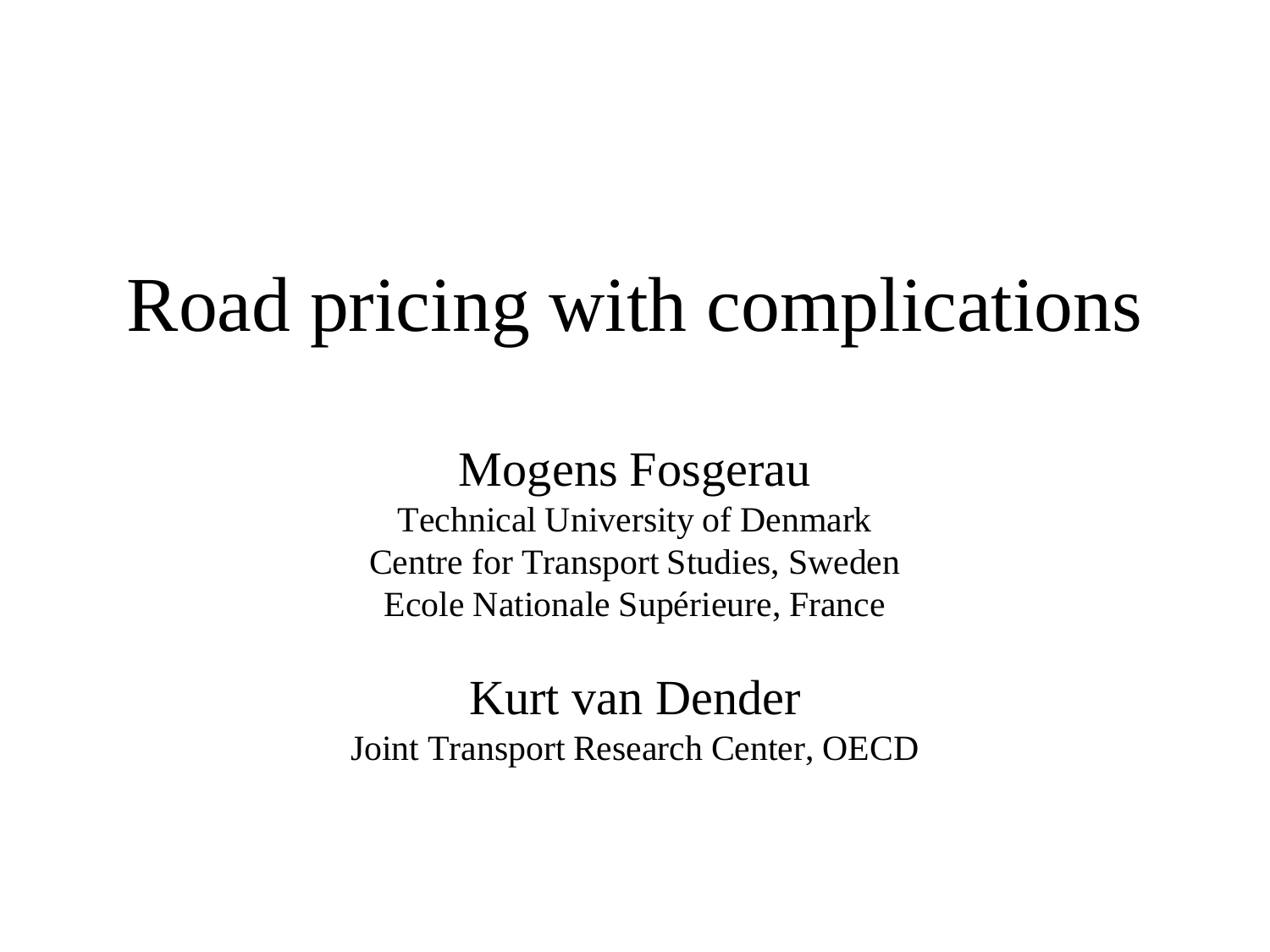## Marginal cost pricing

- A familiar picture
- Easily understood:  $MECC = S'(D) \cdot D \cdot \alpha$



- No dynamics
- Travellers are identical
- Supply curve is known
- No network and no second best constraints
- No distortions outside transport system

volume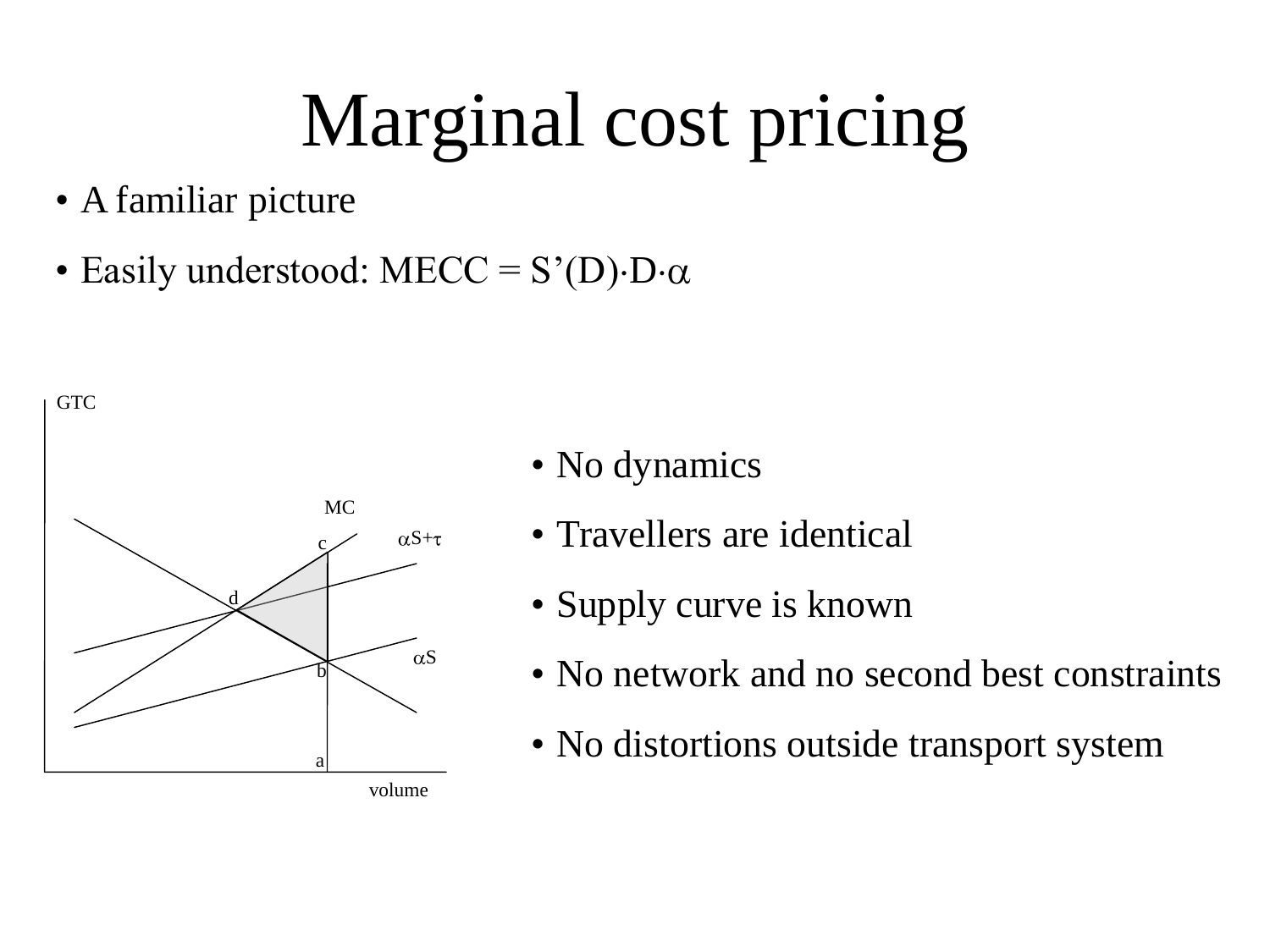#### Trip timing – bottleneck queueing

• Redistribution of trips across time can remove congestion completely



- Time varying tolls induce rescheduling
- Queueing can be reduced without making travellers worse off
- Feasible alternatives to pricing?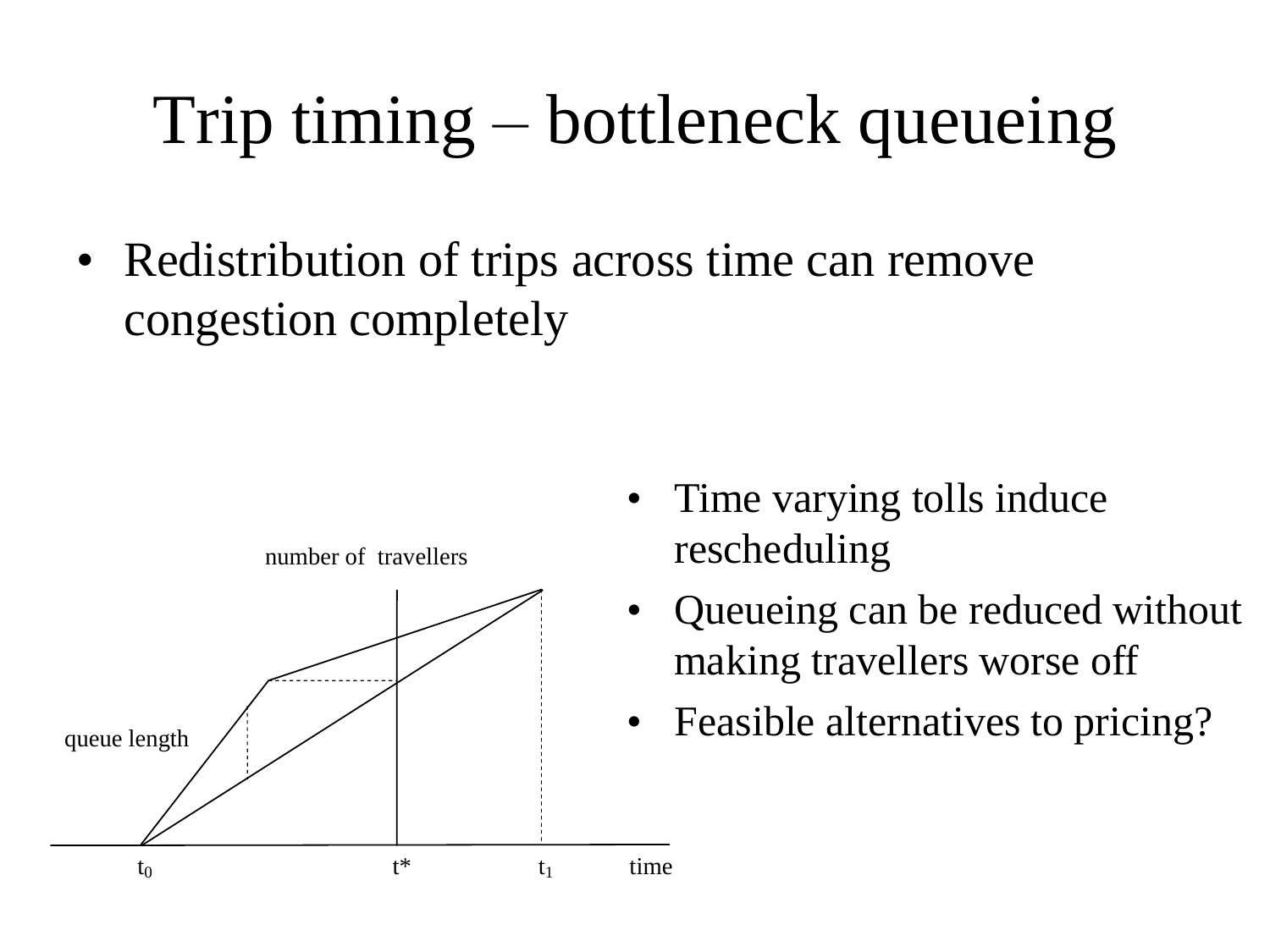## Heterogeneous travellers

- Travellers are very different
- Value of travel time ranges over more than one order of magnitude
- Distribution has long tail



- Pricing is likely to increase the average value of travel time noticably and hence the efficient toll
- Benefits can be gained from differentiated tolling, allowing users to sort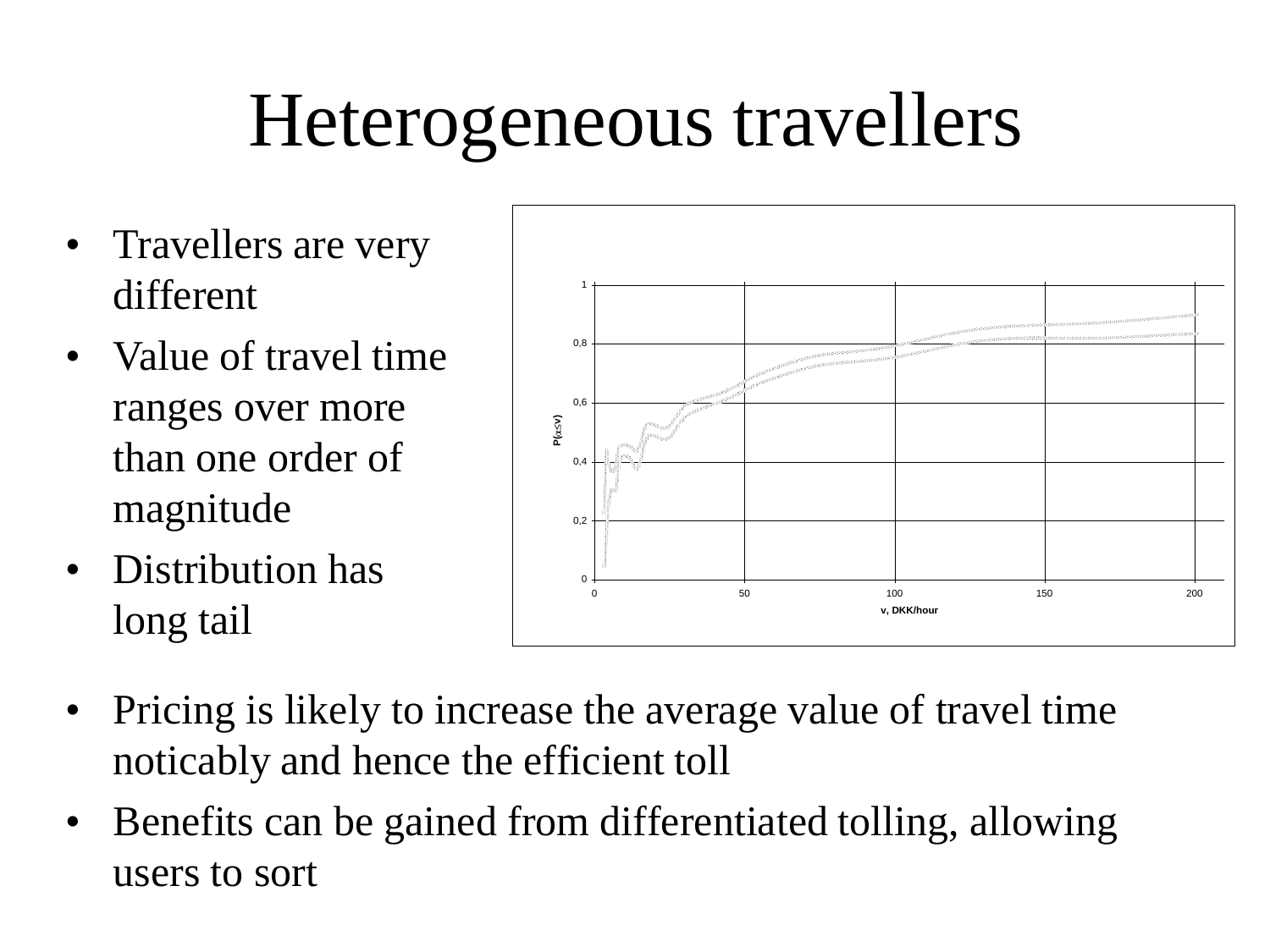#### Travel time risk

- A significant cost
- Methods exist to quantify this cost
- Strongly related to the timing of trips
- Adds to mecc

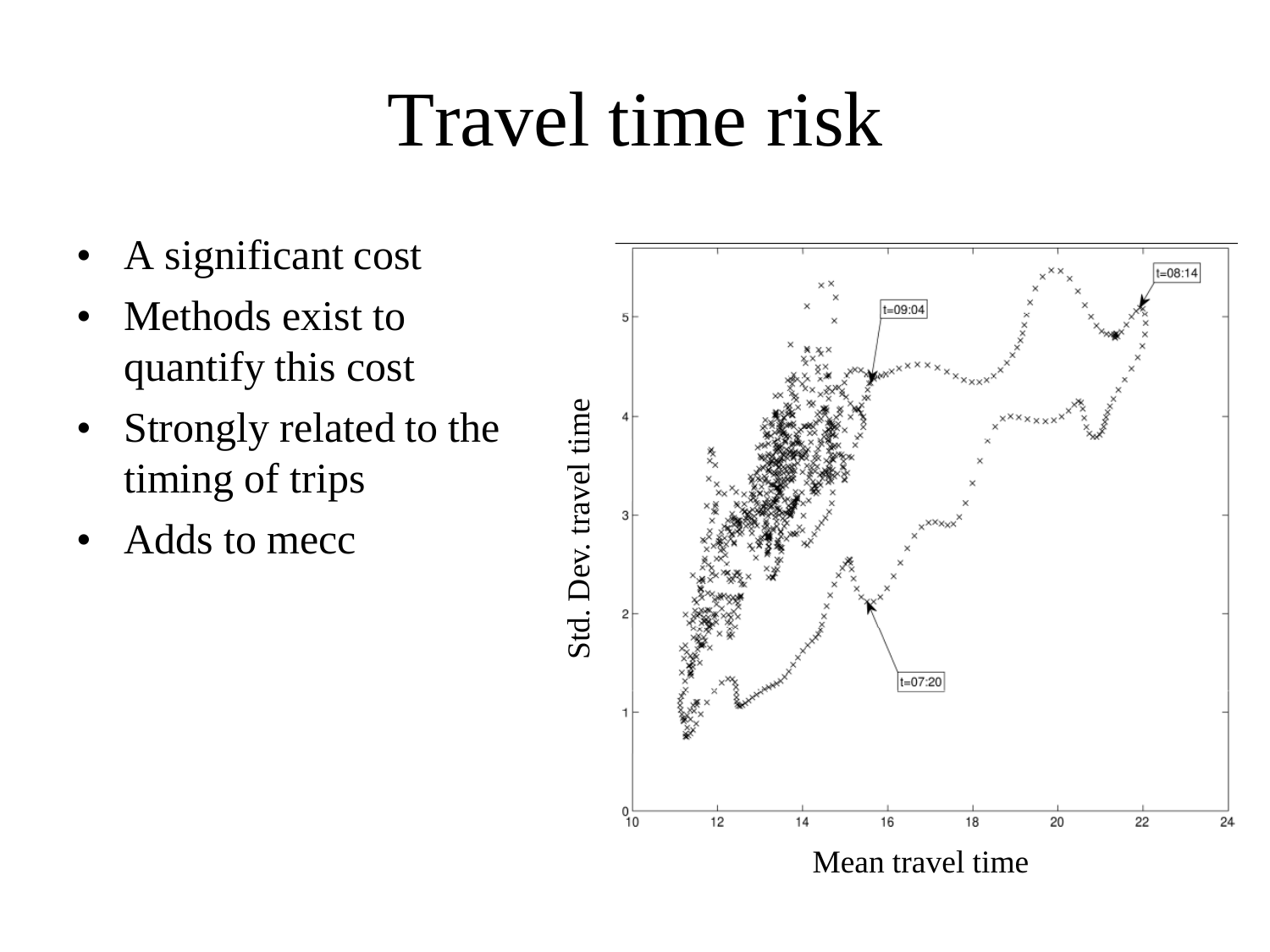# Supply

- Describing the supply adequately is not easy
- Naive measurement may fail badly
- Should account for travel time variability



flow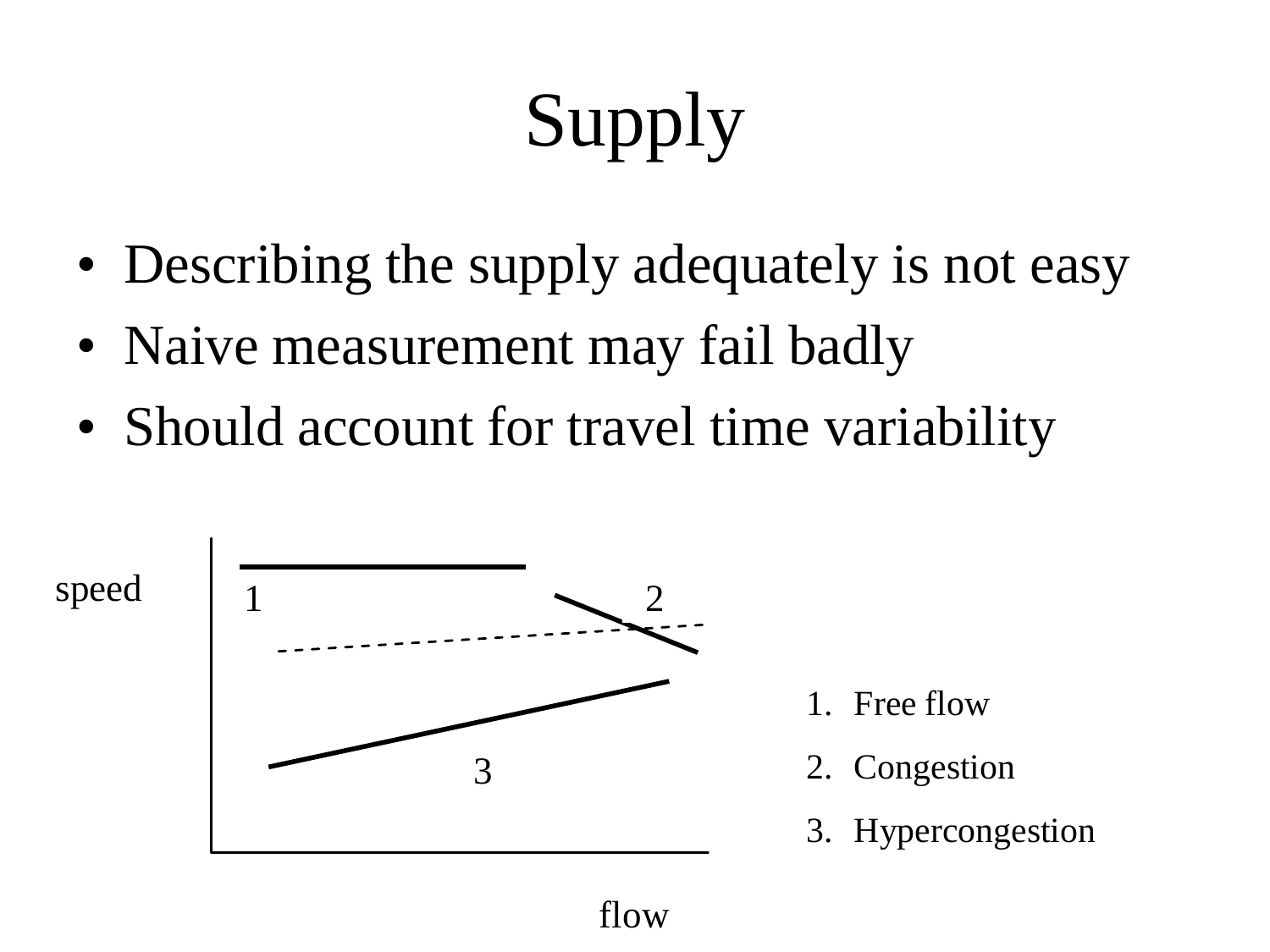## Implementation

- Intuitive rules for optimal design under realistic constraints are not available
- Traffic models are indispensable
- Models are not perfect ask questions
- Models should consider not only route and mode choice, also trip timing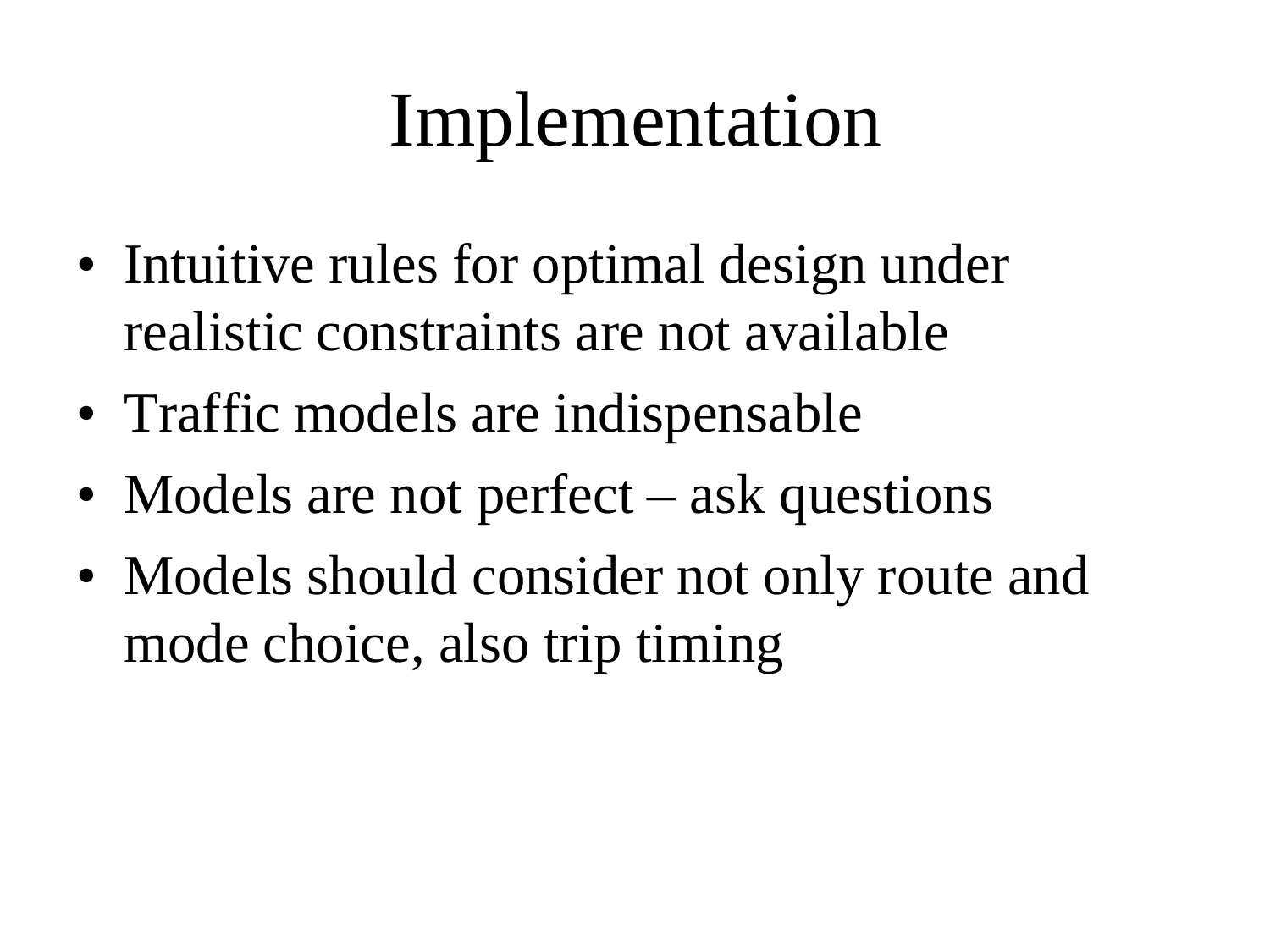#### Evaluation

- Economic evaluation of RUC schemes may seek to address issues that arise because of interactions between the transport system and the wider economy
	- Labour market imperfections
	- Distortionary taxation
	- Agglomeration
- Use of revenues is often part of policy package. It is important to evaluate alternative uses of revenues as part of the package